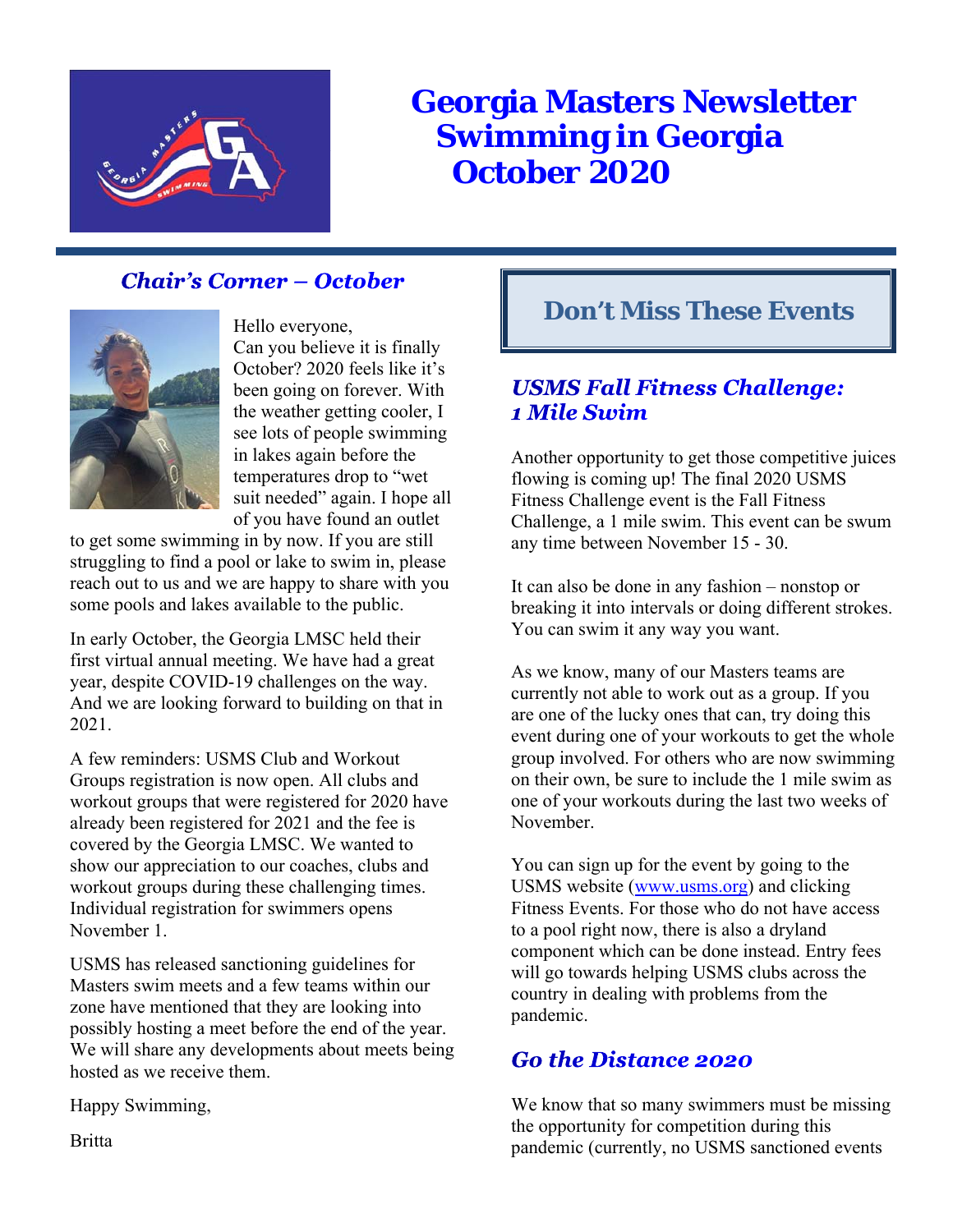are allowed through October 31). Sadly, our Georgia LMSC will not be holding the Georgia Grand Prix Series for this year, since none of those events will have been held. We did decide to continue to give awards for the top three male and female finishers in the USMS Go the Distance for 2020. Even though swimming has been stymied and for some people, completely halted, we know there are also a number of swimmers who have found different opportunities for swimming, e.g., lake swimming. So, while there may be different mileage totals for this year's Go the Distance, we think that any mileage is certainly worth noting.

For those who have not participated in the USMS postal event of Go the Distance, think of it as sort of a Fitbit for swimming yardage, a good way to tally your total swimming mileage. It is easy to sign up. Go to the USMS website (www.usms.org ) and then go to My USMS and you can sign up for it there, or go to 'Fitness Events' and click on 'Go the Distance.' You just record your yardage. You can do it daily, monthly or once a year. If you have been keeping track of your swimming yardage but have not signed up for Go the Distance, you can sign up and put in all the mileage you've done so far.

At the end of the year, we acknowledge the Georgia swimmers who participate in this event by giving out awards for the top three male and female mileages. Normally, we give out these awards at the St Pat meet in March. For the 2019 winners, we weren't able to do that, so we will be getting those awards to you. It's also nice to compare your mileage against others in your age group, LMSC, or Zone. Try it, you'll like it!

### **Other News**

**In Memoriam: Sally Newell**  $(10/24/37 - 8/19/20)$ 



Georgia swimmer **Sally Newell** passed away peacefully on August 19 at the age of 82. Sally was an accomplished Masters swimmer for North Carolina Masters (NCMS) when she moved to Atlanta in 2008. After a few years, she switched her USMS membership to Georgia, where she began setting Georgia records. She still holds records in both the 75-79 and 80-84 age groups in all 4 strokes, and in all 3 courses. Those records include:

### **SCY 75-79**

Free: 50, 100, 200, 500 Back: 50, 100, 200 Breast: 50, 100, 200 IM: 100, 200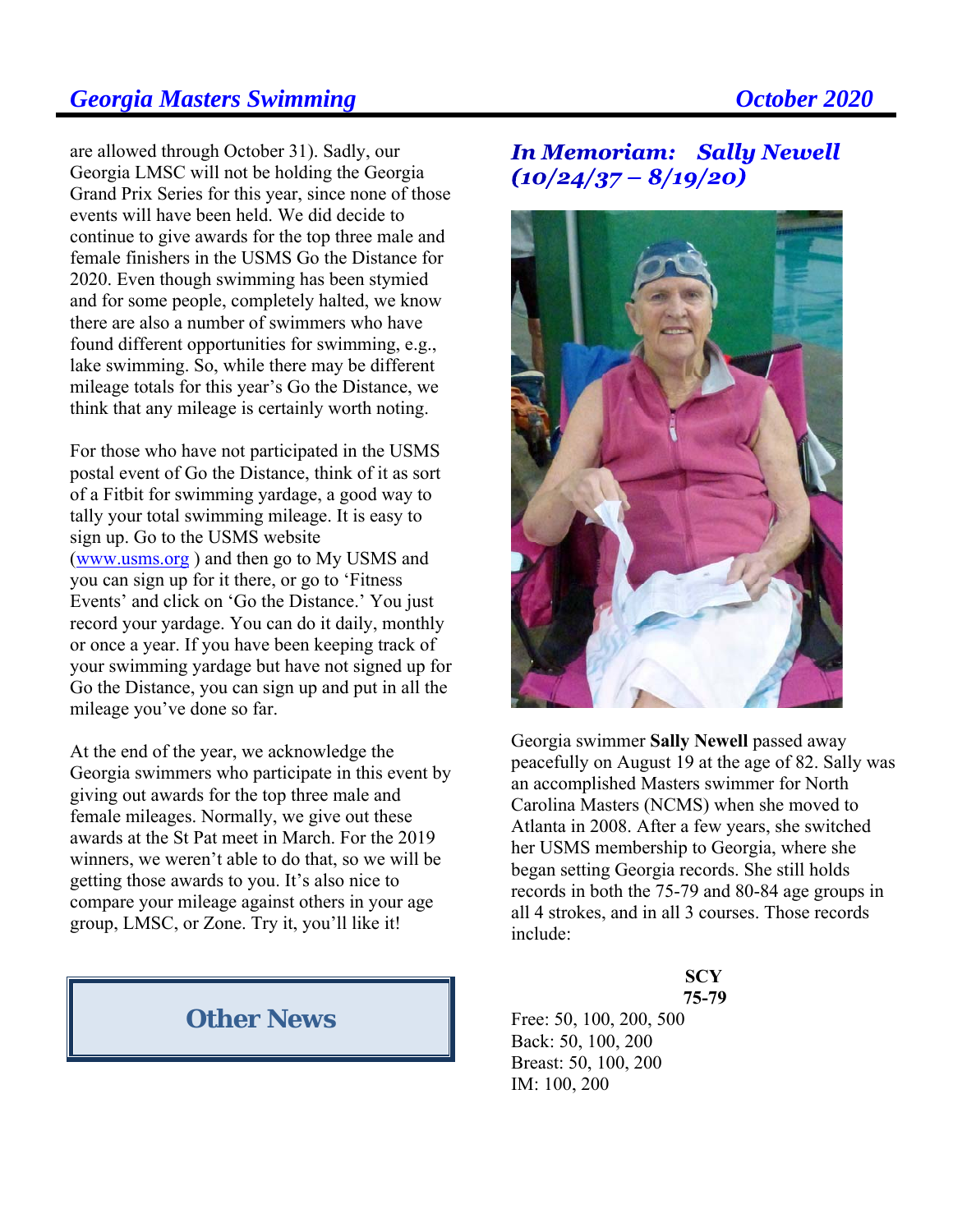Free: 50, 100, 500 Back: 50, 100, 200 Breast: 50, 100, 200

### **LCM 75-79**

**80-84** 

Free: 50, 100, 200 Back: 50, 100, 200 Breast: 50, 100, 200

### **80-84**

Free: 50, 100, 200, 400 Back: 50, 100, 200 Breast: 50, 100, 200

### **SCM 75-79**

Free: 50, 100, 200 Back: 50, 100, 200 Breast: 50, 100, 200 Fly: 50 IM: 200

### **80-84**

Free: 50, 100, 200, 400 Back: 100, 200 Breast: 50, 100, 200

Sally also has many USMS achievements which include 526 individual and 104 relay Top Ten awards, and 12 individual and 10 relay All American listings. She was part of a USMS National Record setting relay team in 1996 for the 200 mixed medley relay in the 240-270 age group, swimming under NCMS. A more complete list of these achievements is also attached.

One of Sally's most famed accomplishments was competing in the Irish Liffey Swim (through the center of Dublin) several times. She was recognized as the oldest swimmer to ever participate in this event.

To better remember Sally, please check out her Swimmer Profile from October 2018. It is posted on the Georgia Masters website.

Editor's Note from Lisa Watson: I had the privilege of knowing Sally both in Greensboro, North Carolina (my home town) and here in Georgia. When I would visit Greensboro, I would see Sally at the pool teaching swim lessons to children, which she loved to do. Here in Georgia, I've seen her at local meets, and also at Nationals. She was always happy, always with a smile on her face. She will certainly be missed.

### **In Memoriam: Anna Maria Thrash (October 8)**



She began swimming with the newly formed Dynamo Swim Club at the age of 5, igniting a passion for competition and coaching throughout her life. She competed on the Clemson University swim team from

1979-83, being named co-captain from 1981-83.

Overcoming 20+ years of serious liver disease and complications, Maria found a way to continue training and competing. She completed the Ironman Florida (2013) and the Ironman Chattanooga (2015). She pushed herself every day to give her all. The words "grit" and "determination" exemplify her.

After receiving her BS degree from Clemson in 1984, she returned to Dynamo to begin a 35 year coaching career which continued at Swim Atlanta and Georgia Tech, ending back at Dynamo as head coach of Dynamo Masters & Triathletes and head coach of Dynamo Multisport. Coaching was her passion and it showed in her relationship with her athletes and in their accomplishments.

She is widely regarded as one of the top Masters swim coaches in the world and over the years her athletes have included the top pro and amateur female swim times and top five amateur athletes in the Ironman World Championships at Dynamo, several school record and NCAA Championship time standards holders at Georgia Tech, male and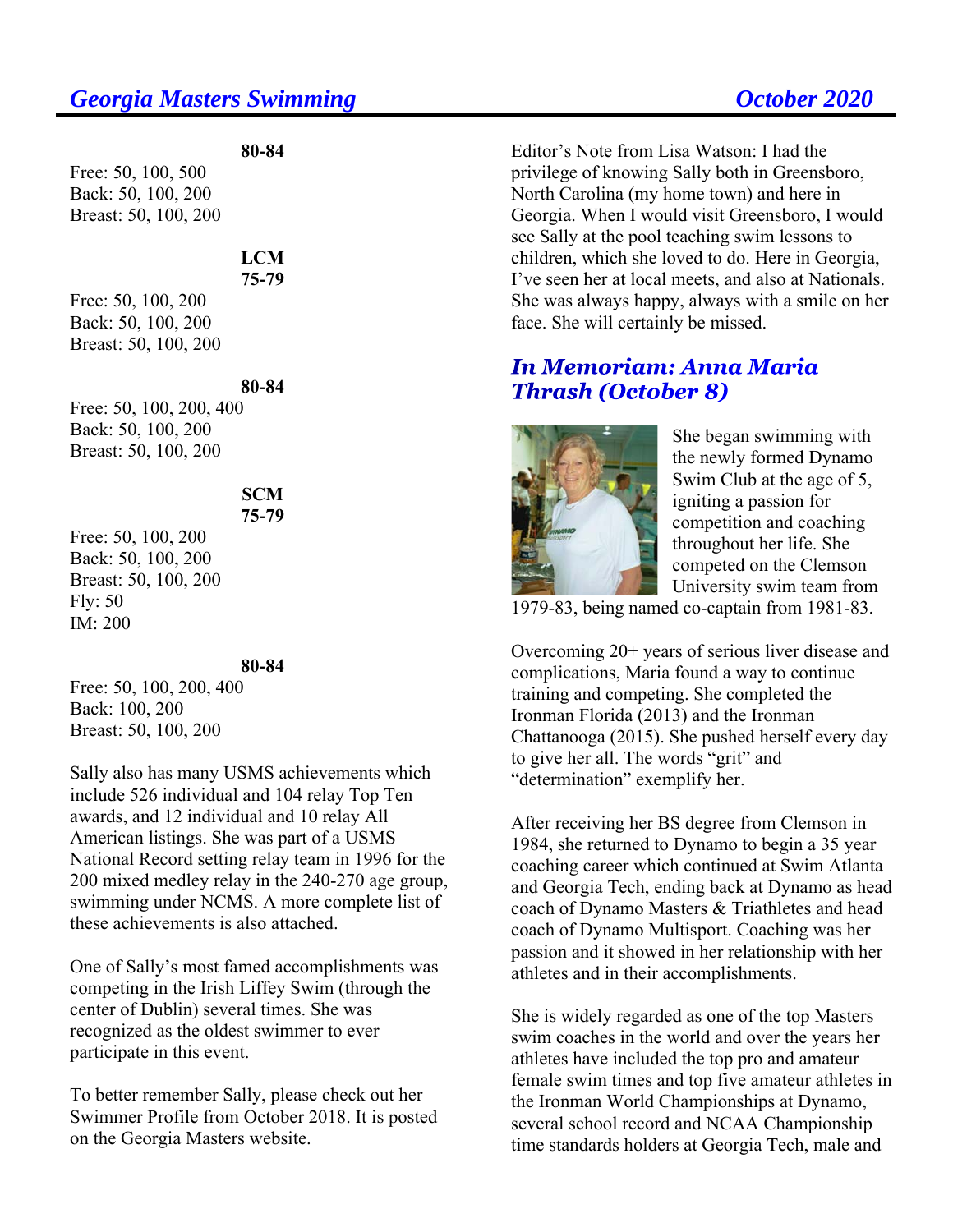female state record holders at Swim Atlanta and male high school Swimmer of the Year. She has twice been names Georgia Coach of the Year.

Maria (59) passed away on October 8.

### **Richard Dixon – Hospice Care** By John Zeigler



Richard Dixon, Georgia Masters Killer Whales for many years, has been placed into hospice care suffering from pneumonia and dementia.

Richard served in the U.S. Navy as an Electronics Tech aboard an attack aircraft carrier in the Pacific Ocean. Over 3,000 men were on the ship. Richard worked in an air-conditioned shop. After work hours he worked out doing pushups, sit-ups, and pullups. One of the Marines aboard the carrier boasted

no Navy sailor could beat him in doing pushups. Richard accepted the challenge and beat him badly.

At sea Richard armed the jet aircraft's nuclear weapons prior to take off and disarmed them upon return. He also taught calculus and photography to some of the junior officers until the commanding office discovered an enlisted man was teaching the officers. Richard then had to only do the photography instructions while ashore away from the ship. Richard would sneak into the officer's showers in the morning to shave and never got caught. Pay back for only being an enlisted man. The carrier was anchored in the harbor in Honolulu and a captain's barge came alongside and picked up Richard. What the ship's crew did not know was the Miami Beach neighbor, U. S. Senator George Smathers, Democrat, Florida, was on a Senate tour

and asked to see Richard Dixon. Later Smathers returned to Pearl Harbor and asked to see Richard. However, the supervisor refused Richard's request to go ashore that evening because Richard was on the duty watch. Over-ruled he was, the ship's announcement called Richard to the quarterdeck ASAP. Richard disembarked and got into a limo and left.

After a transfer ashore to a California Naval base, Richard began running again. He entered an AAU track meet. Most of the men were college athletes. Richard was in his late 20's and the guys called him "old man." Richard had a waxed handle-bar mustache. His 100 meter race strategy was to false start twice. Anyone false starting on the third start got disqualified. The college guys were slow out of the blocks, but Richard was quick and won the heat. At the finish, Richard congratulated everyone with "nice race kid."

Richard played football on the base team as a running back. Navy had to face an Air Force team which was undefeated and had numerous former college players. Their defense had huge players. The Navy coach tried to run the ball up the middle with no luck. Richard told the coach he could run around the end because the defense was slow. Navy won 42-7 and Richard ran crazy all game.

Richard lettered in four sports yearly at Miami Beach Senior High School. Richard played football, basketball, baseball, and track. In the summer he and the boys would swim at South Beach along the Government Cut rock jetty and grab the tails of the sharks for a quick ride. He never told his parents about the sharks, thinking his dad would end the fun.

He also was a lifeguard at one of the big hotels on the beach. Johnny Weissmuller stayed at the hotel when he made some of his movies. Richard watched Weissmuller swim underwater for two laps in the pool. Richard spent the whole summer trying to do it in the 50 yard pool and only made one lap at the end of the summer.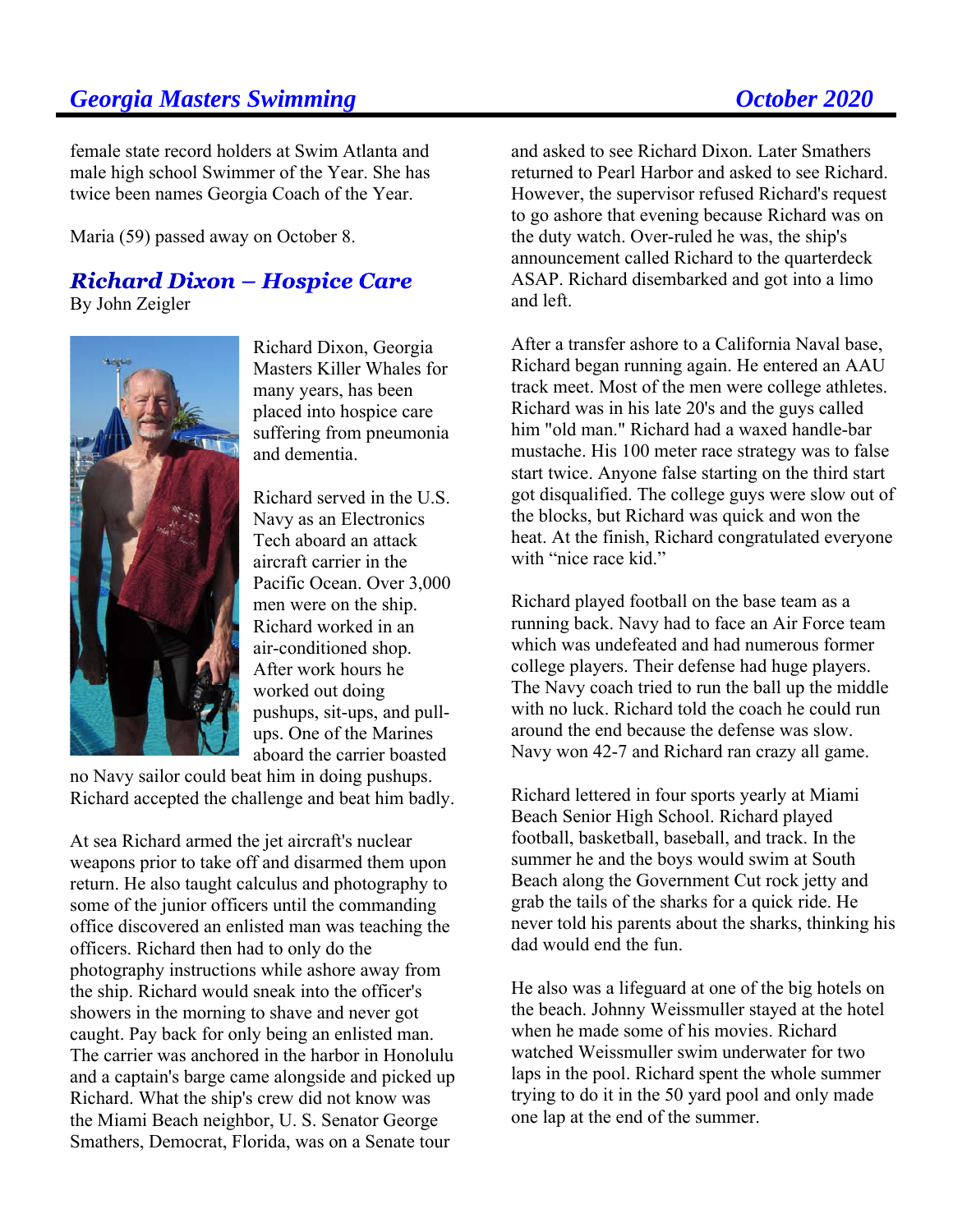Another time on Collins Avenue, two New York Jews were waiting for the light to cross the Avenue. One spoke Yiddish to the other to make a crude remark about Richard. As the men began crossing, Richard spoke Yiddish to the men cussing them out. The man stated in Yiddish, the boy did not look Jewish. Richard said school was 90% Jews and he could not help but learn the language.

Richard earned an engineering degree at the University of Florida. In 1959, while home from college, Richard drove to the estate of a girlfriend. Pulling into the courtyard, he was surrounded by armed men pointing their guns at Richard. Fulgencio Batista, ex-President of Cuba, was renting the home while in exile from Cuba where Fidel Castro was in control of Cuba. Richard was ordered to get out immediately.

Besides being well educated and athletic, Richard was a member of his church choir in Marietta. One choir practice, the director said she had found a new song. Richard stated it was not new, but she ignored his claim. The next choir practice was when Richard placed a 1924 choir book from his collection at home and showed that song in the 75-year old book.

Richard provoked the director at a later Xmas practice by arriving wearing a long raincoat. He asked the director if she would like him to flash her, she declined, but Richard d opened the coat to flash her with two blinking strands of mini Xmas lights wrapped around his body. Richard was usually quiet but beware for he could strike with humor at any time.

Richard swam on the 320 plus mixed medley relay at the LMC summer nationals, University of Maryland with 98 year old **Anne Dunivin** and **John Zeigler** to win silver medals in 2014.

## **USMS Annual Meeting Recap**

As with many things, the USMS Annual Convention was very different this year. It was held virtually throughout September and culminating September 25-27.

Our participating Georgia delegates were: **Britta 0'Leary, Lisa Watson, LeAnn Rossi, Ed Saltzman** (Dixie/Southeast Zone Chair), **Rob Copeland** (past USMS President), **Elaine Krugman**, and **Jeffrey Tacca**. Among the major news stories:

- *New Name* the Dixie Zone has now been renamed the Southeast Zone. Ed Saltzman remains as Zone Chair. Since no meets have been officially scheduled yet due to the pandemic, we will notify our members of any meets that do occur.
- *Unified Fee* –This has been proposed by the National Office for the last couple of years and was voted in this year. This means that all LMSCs will have the same fees. The new fee to be implemented for 2021 is \$60 with \$48 going to USMS and \$12 for the LMSC.
- *At Large Directors Elected* Each USMS Zone provides candidates for the At Large Director position on the USMS Board of Directors. Congratulations to **Britta O'Leary** who was elected as an At Large Director from the Southeast Zone!!!

### **2021 USMS REGISTRATIONS**

**Club/Workout Groups**: At our Georgia LMSC Annual Meeting, held virtually via Zoom on October 4, we voted to cover the 2021 registration costs for all Georgia clubs and workout groups who were registered for 2020. All club and workout group coaches/representatives have been notified that their club/workout group has been registered for 2021 and paid for by the Georgia LMSC. We felt that it would be a nice gesture to all of our clubs and workout groups who are dealing with the challenging circumstances of the pandemic.

**Individual Registration** Swimmers can renew their registration as of November 1. You will now be paying the Unified Fee of \$60. Coaches should encourage your swimmers to go ahead and get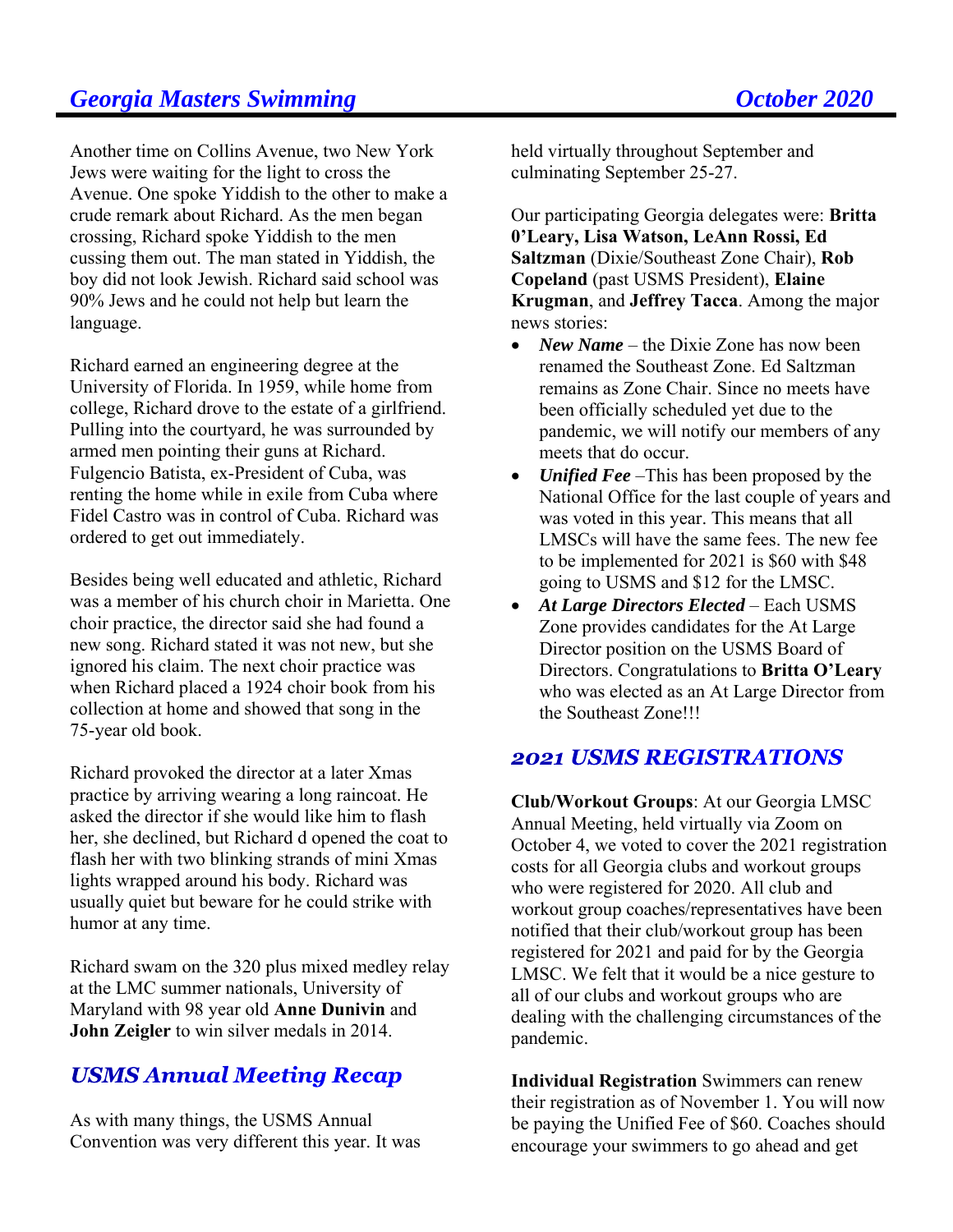their registration in as soon as possible.

Obviously, we don't know when USMS meets will be able to return due to the pandemic, but hopefully they will be occurring in 2021. Meanwhile, there are many fitness related events to focus on, both in swimming and dryland.

## **Swimmer Profile - Jan Johnson**

By Elaine Krugman

At the last St. Nick's meet at Georgia Tech, I had a relay request: Put me on a team with Randy Russell. He was my relay teammate (and 50yd Freestyle gold medalist) at the 2019 National Senior Games, where we won a bronze medal in the mixed medley relay and barely squeaked by for another bronze in the freestyle relay. It was a blast!

Lucky for me, I got a two-fer when Ted Hammond was assigned to our relay. While interviewing him for the August 2019 newsletter, he was a hoot, and we talked about how much fun it would be to swim on a relay together.

To complete our relay team, Randy wanted his Calhoun workout group swimmer, Jan Johnston, to join us. He spoke very highly of her swimming abilities, and I realized that I would, once again, be the proverbial "anchor" of the team, weighing us down with my lack of speed.

As it turned out, Jan was the official anchor of our 400m Mixed Medley Relay team, and she lived up to Randy's glowing assessment as our freestyler. Following Randy's zippy 100- meter backstroke, I swam the breaststroke leg and Ted flew through his fly, leaving Jan to bring it home. Not only did she land us in the Georgia State Record books, but the fast freestyler also secured us the 3<sup>rd</sup> place spot in the USMS Top Ten!





Although Jan says, "I just don't have enough confidence in my swimming ability," the 63-yearold ranked in the top 20% of 50-yard freestylers in her age group, following the Spring Splash meet! That's impressive, especially since she had only been in Masters for a few months, swam just three times per week, and had competed as an adult in just that one meet.

About her limited pool training schedule, the North Georgian explained in our interview, "I blew my knee out and couldn't run anymore. Believe me, I would choose swimming over running any day; I much more prefer it. But, all you need to run is to strap on a pair of shoes and go out and run. With swimming, you need to have that access to an aquatic center, and Cartersville does not have that. We live in Kingston, which is between Cartersville and Calhoun, and we live out on the Etowah River.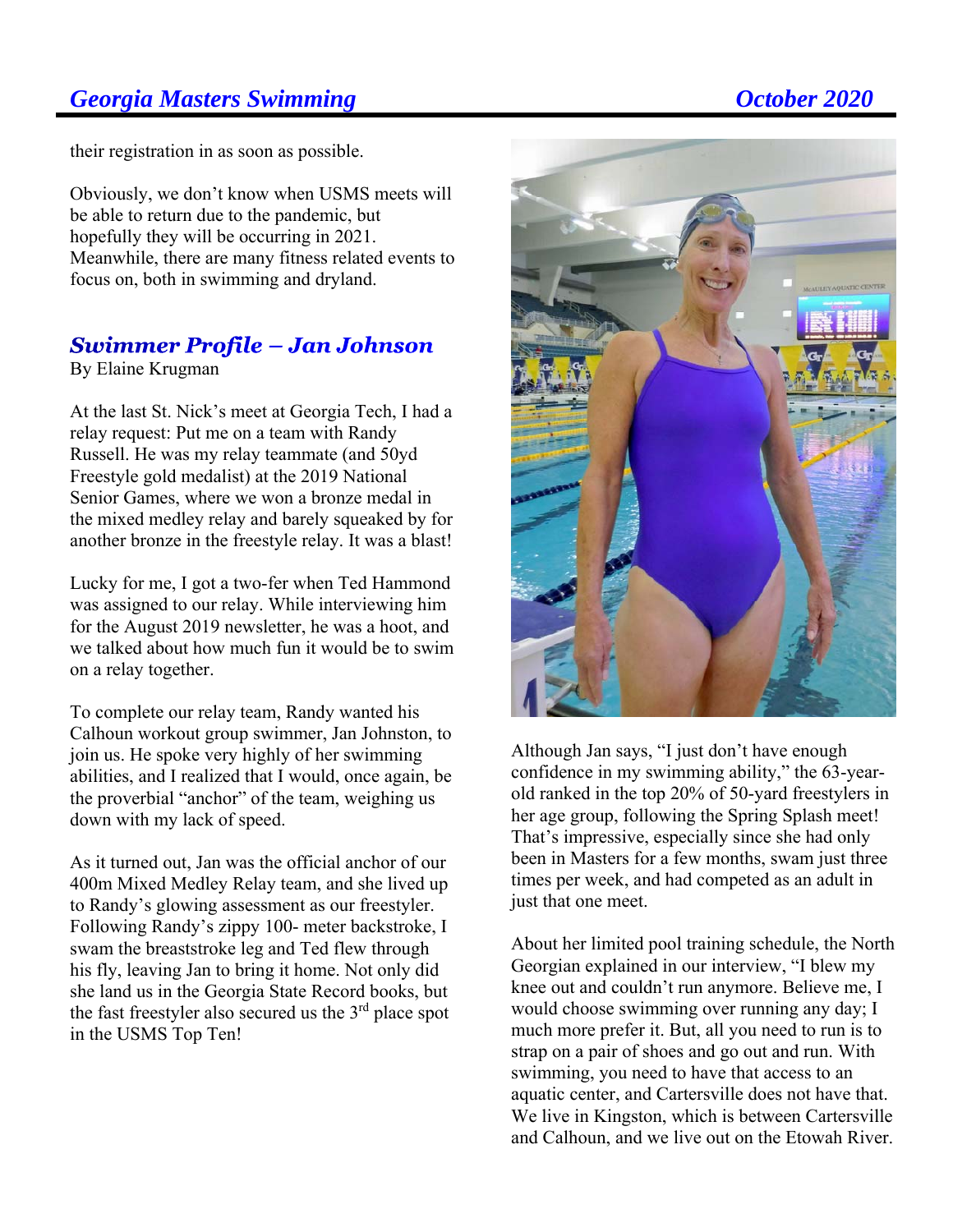I drive to Calhoun. I only swim three days a week, because it's a good distance. It's a 45-minute drive one way."

In addition to swimming, the retired art teacher takes a Body Pump weightlifting class twice per week, which has contributed tremendously to her strength in the pool. She also walks her dogs 3-4 miles per day and kayaks 2-3 times per week in the summer. "We have kayaked the whole (Etowah) river," she said, adding that she and her husband kayaked the164 miles of the river in increments.

A few years back, before her knee injury, Jan competed with her daughters in the Savage Race, a 5-7-mile running race with 27 obstacles. She is proud of the fact that she was able to scale the massive wall at the age of 60.

Since Jan's time in the pool has been limited since joining Masters in February 2019, I wondered how she could have gotten to be such a good swimmer in a relatively short amount of time. What I learned about Jan is something she has in common with most of the fast swimmers I have profiled or met during my ten years in USMS: Even though she hadn't trained in the pool for many years, she swam competitively as a child.

The native Georgian grew up in Dekalb and swam with the Dynamo Swim Club along with her brother and sister. But, less than a year later, her brother's near-fatality in the pool ended the family's swim club experience. As Jan explained, "We were on Dynamo maybe a year—I don't think we were there for a whole season. My older brother had a seizure in the pool, and it was horrible. We were in Northside hospital in our swim suits while they were trying to revive him. We had no idea he had epilepsy. And, if it hadn't been for the last kid… he saw my brother on the bottom of the pool. They pulled him out, and at the time, they thought he had hyperventilated, but in actuality, he had a grand mal seizure. When that happened, my mom pulled us off [the team] and said, 'That's it!' It wasn't Dynamo's fault; it was just a freak accident."

Jan had developed an excellent swimming base during her short time with Dynamo, though, so she was able to build on it during her stint in high school summer league swimming. "As a kid, I was pretty good as a summer leaguer," she said, adding that she won the county in butterfly and freestyle. It turned out to be Jan's only other swimming experience before quitting and switching to running, following high school graduation. Then, two years ago, after her knee injury, she joined the Calhoun Aquatic Center. After one year of swimming on her own, Jan joined USMS when Randy Russell formed a Masters workout group there.

The new Masters swimmer hadn't intended on returning to competition, but, "I was kind of talked into it by Randy," Jan said with a laugh about participating in the 2019 Spring Splash, at Georgia Tech, and then returning to the same pool to swim at the St. Nick's meet.

Even after Jan's swimming accomplishments, the fast freestyler still feels she lacks the confidence in her abilities, though. "I have really never been trained because in summer league high school, they don't train like USA (Swimming) does. You're trained under USA year-round. They're going to assign your strokes, train the right technique, and I never really got that. I'm really lacking in back and breast. I just don't have it. I know I'm legal in what I do, but I don't have the technique that you need. I don't have that muscle memory that you need for the right technique… When I started getting back into [swimming], I was like, I'm not good; I suck! And now, I'm like, well, I'm just going to do the best I can do," she said.

"Part of me thinks, I wish as a kid I had swum [USA Swimming] all my life; I would be so much better. But, it is what it is. I enjoy the sport, and that's what matters."

Jan especially enjoys swimming freestyle and butterfly, the two strokes that have always come naturally to her. As she says about the other two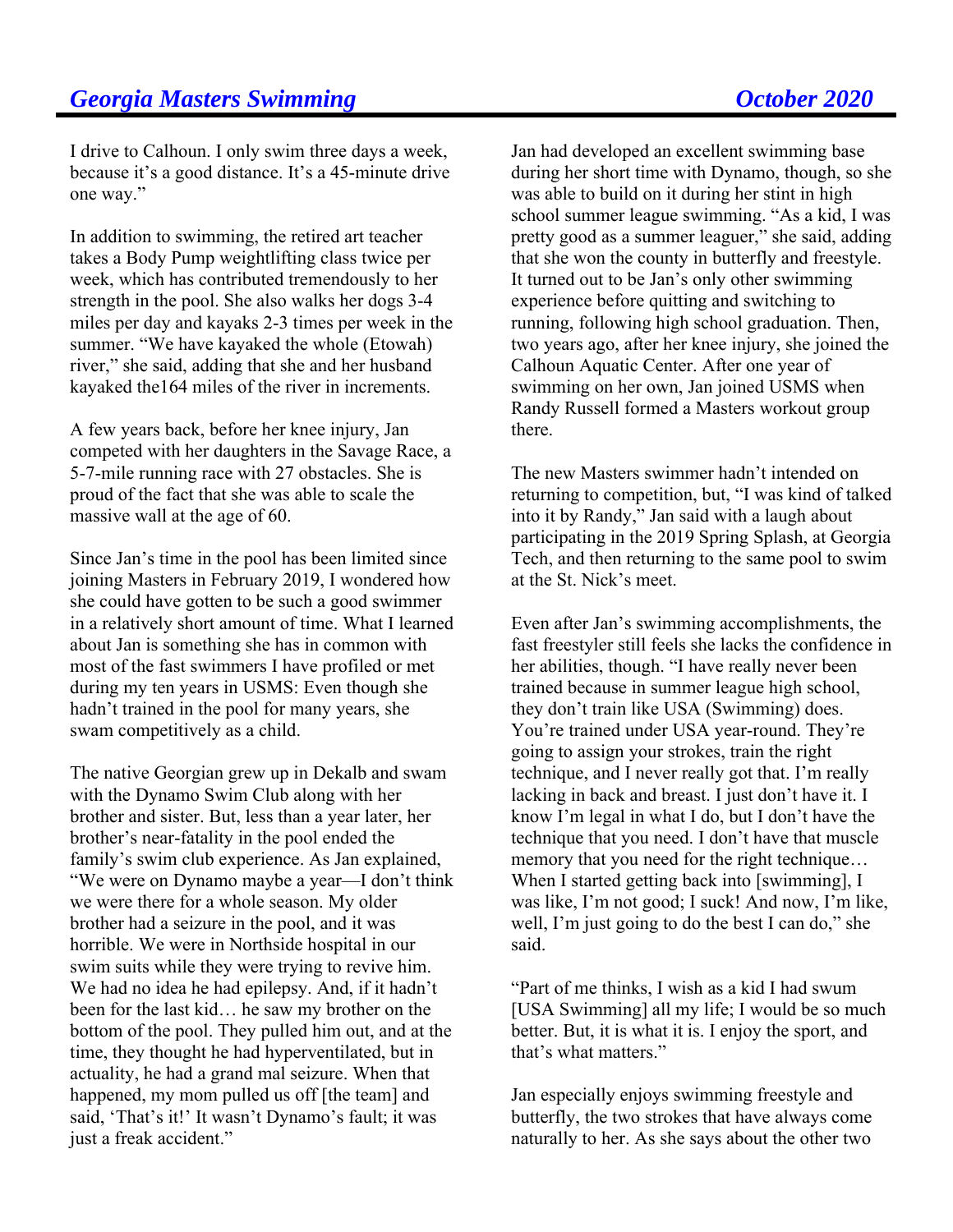competitive strokes, "I want to get a decent breaststroke, and I want to try and get a decent backstroke, even though I hate not looking where I'm going. I want to have a nice stroke."

As Jan works towards her goals, the determined swimmer gives credit to Randy Russell for the strides she has made. "Randy has helped more than anything. Having a coach telling you what you're doing wrong and what to work on."

Time constraints, though, prevent Jan from progressing as fast and as far as she would prefer. "I don't think I have enough time to put into being as good as I would like to be. It's a commitment. I'm the kind of person that if I'm going to do something well, I need time to put into it."

Jan is enjoying the time she is spending in the pool, though. What about swimming does she like the most? "I can eat all I want!" she laughed. "And, I like the way I feel when I get out of the water. When I get out, the feeling you get after getting out of the water is worth it. It's just kind of a natural aquatic high. You just feel so good! I don't know if it's because you use so much lung capacity, the oxygen gets going, and you just feel better because of it," she explained, adding that she never felt that good after running. "No matter how tired you are, there's just this great energy when you're done. I really enjoy the fact that I got back into it. I really enjoy the benefits physically that I've gotten from it, and I feel like physically, I'm in the best shape I've been in since I was in my 20's, because of swimming."

### **Mark Esbrook – Cycling Accomplishment**

Mark is also an accomplished cyclist. In September, he completed the Six Gap Century on Sunday, September 27. He was back in the water a few days later. Here's his description of the ride.



"The Six Gap Century is one of the hardest bike races in the southeast and today I completed it. It is 103 miles long where the cyclist has to climb six of the steepest roads in the North Georgia mountains for a total elevation gain of 11,200 feet.

The toughest climb, Hogpen Gap, will test even the strongest riders, averaging a 7% grade for seven miles, with sections as steep as 15%. When climbing Hogpen, I could not look up because the steepness of this never-ending climb would start the voice in my head that told me to quit. Instead I would stare down at my pedals and count my petal rotations to four over and over and over until I reached the summit.

I had cramps in my thighs, my hamstrings, and my calves. At the end I was so tired and my body ached so much, that when I had to sneeze, I couldn't because when I tried to inhale my obliques would cramp up. Will I be doing this race next year? Heck yeah!"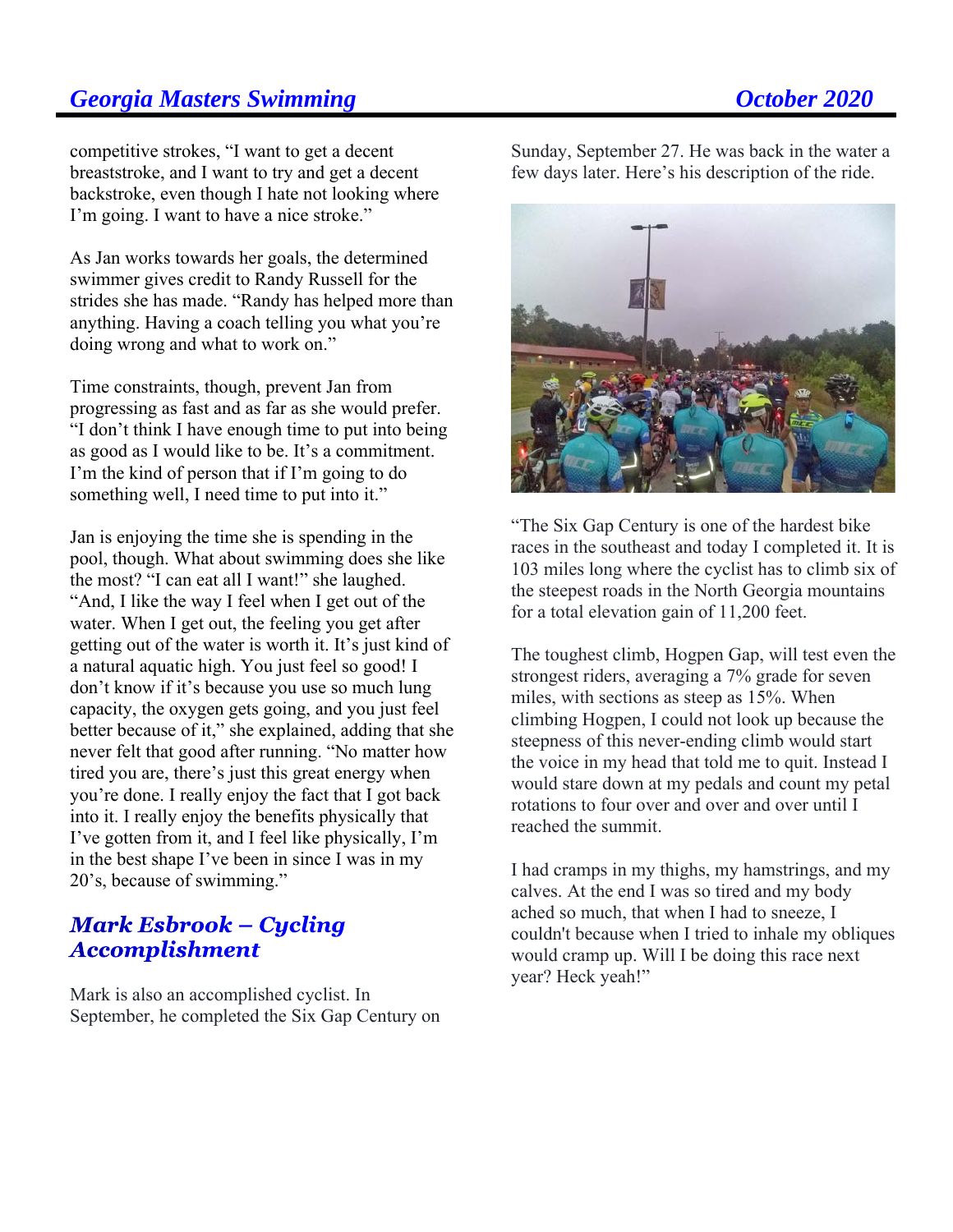# *Upcoming Events*

| November 2020       |                                         |           |                                            |  |  |
|---------------------|-----------------------------------------|-----------|--------------------------------------------|--|--|
| $1*$                | Georgia LMSC Zoom Conference call -     | $15 - 20$ | USMS Fall Fitness Challenge $-1$ mile swim |  |  |
|                     | contact Brita at brittaoleary@gmail.com |           |                                            |  |  |
| December 2020       |                                         |           |                                            |  |  |
|                     |                                         |           |                                            |  |  |
| <b>January 2021</b> |                                         |           |                                            |  |  |
|                     |                                         |           |                                            |  |  |
|                     |                                         |           |                                            |  |  |

 Information on these and other Dixie Zone events can be found on the Dixie Zone website at www.dixiezone.org/Meets.htm. \*Dates in red are Georgia LMSC events.

| <b>Swim Websites</b>                                         |                                           |                                     |                                                      |  |  |
|--------------------------------------------------------------|-------------------------------------------|-------------------------------------|------------------------------------------------------|--|--|
| <b>ASL Silverking TRI-Masters</b>                            | Swimasl.com                               |                                     |                                                      |  |  |
| Athens Bulldog Swim Club                                     |                                           | http://www.athensbulldogs.com       |                                                      |  |  |
| <b>Atlanta Rainbow Trout</b>                                 |                                           | https://www.atlantarainbowtrout.com |                                                      |  |  |
| Atlanta Water Jocks                                          |                                           | http://www.atlantawaterjocks.com    |                                                      |  |  |
| Chastain Park Athletic Club                                  |                                           | www.ChastainParkAthleticClub.org    |                                                      |  |  |
| <b>Columbus Aquatic Club</b>                                 |                                           | http://www.swimhurricanes.com       |                                                      |  |  |
| <b>Concourse Athletic Club</b>                               |                                           |                                     | wellbridge.com/concourse-athletic-club/sandy-springs |  |  |
| <b>Cumming Waves Swim Team</b>                               |                                           | www.cummingwaves.net                |                                                      |  |  |
| <b>Decatur Family YMCA</b>                                   |                                           | ddy.ymcaatlanta.org                 |                                                      |  |  |
| <b>DeKalb Aquatics Masters</b>                               | http://daqswim.com                        |                                     |                                                      |  |  |
| Douglas County Stingreys                                     | douglascountystingrays.org                |                                     |                                                      |  |  |
| Dynamo Swim Club Masters                                     | http://dynamoswimclub.com                 |                                     |                                                      |  |  |
| Fyns                                                         | http://www.fynsmasters.com                |                                     |                                                      |  |  |
| <b>Great White Shark Aquatics</b>                            | www.gwsaswim.com                          |                                     |                                                      |  |  |
| John P. Thayer YMCA Masters Swim                             | Columbusymca.com                          |                                     |                                                      |  |  |
| Savannah Masters                                             | http://www.tlb975.wix.com/mastersswimming |                                     |                                                      |  |  |
| <b>Stingrays Masters Swimming</b>                            | http://www.stingraysswimming.com          |                                     |                                                      |  |  |
| www.swimgainesville.com<br><b>Swim Gainesville</b>           |                                           |                                     |                                                      |  |  |
| <b>Swim Macon Masters</b>                                    |                                           | www.swimmacon.com                   |                                                      |  |  |
| <b>Tidal Wave Masters Swimming</b>                           |                                           | tidalwaveswimming.com               |                                                      |  |  |
| <b>Tidal Wave Masters Swimming</b>                           |                                           | tidalwaveswimming.com               |                                                      |  |  |
| Windy Hill Athletic Club Masters                             | http://www.midtown.com/windyhill          |                                     |                                                      |  |  |
|                                                              |                                           |                                     |                                                      |  |  |
| Georgia Masters Swimming                                     | www.georgiamasters.org                    |                                     |                                                      |  |  |
| USMS Dixie Zone                                              | www.dixiezone.org/links.htm               |                                     |                                                      |  |  |
| <b>USMS</b><br>www.USMS.org                                  |                                           |                                     |                                                      |  |  |
| <b>GEORGIA CLUBS</b>                                         |                                           |                                     |                                                      |  |  |
| <b>CONTACT</b><br><b>NAME</b><br><b>ABBR</b><br><b>EMAIL</b> |                                           |                                     |                                                      |  |  |
| <b>Atlanta Rainbow Trout</b>                                 | <b>ART</b>                                | Shayne Lastinger                    | shayne.lastinger@comcast.net                         |  |  |
| Atlanta Water Jocks                                          | <b>AWJ</b>                                | Lorenzo Benucci                     | lbenucci@gmail.com                                   |  |  |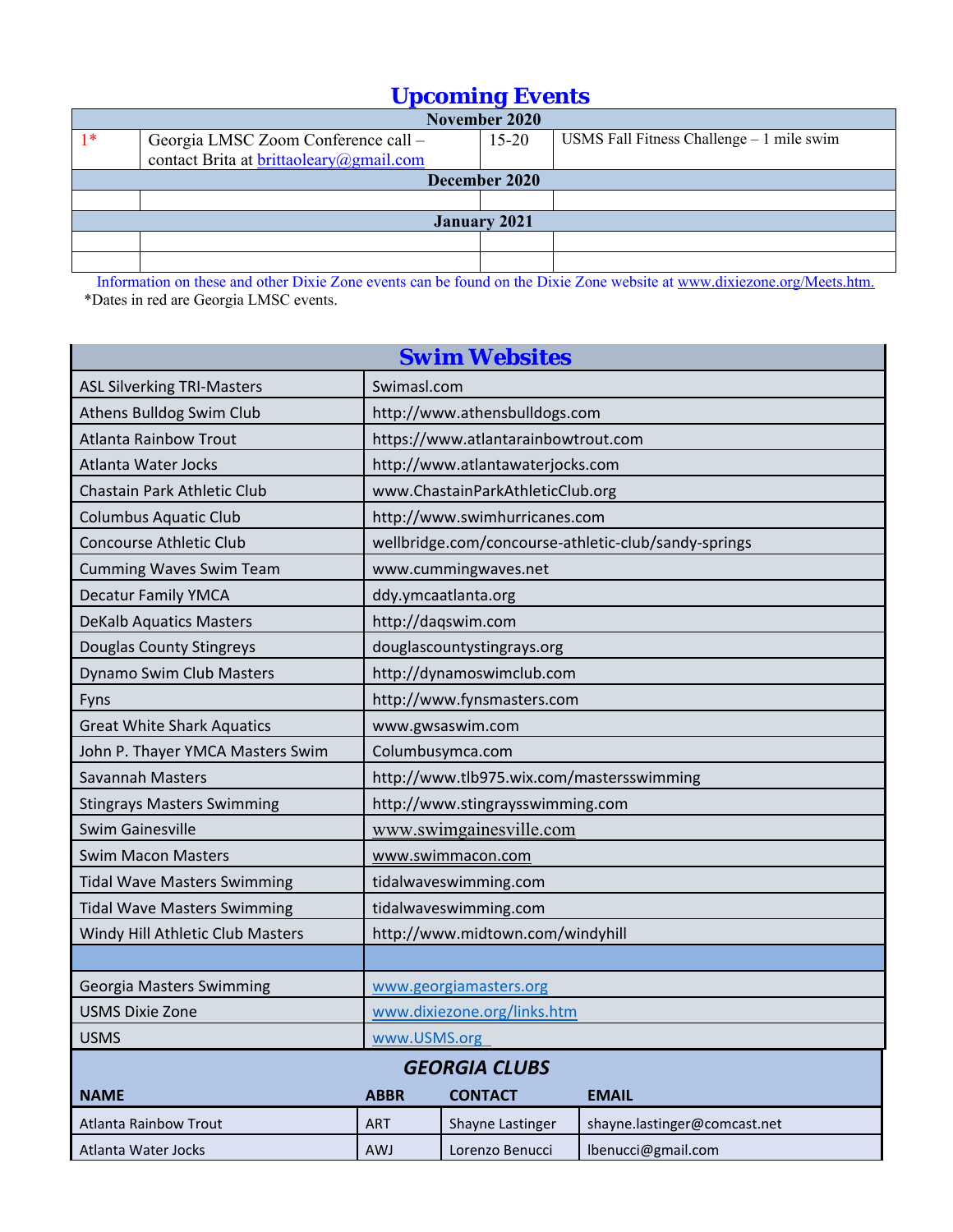# **Georgia Masters Swimming Construction Construction Construction Construction Construction Construction Construction Construction Construction Construction Construction Construction Construction Construction Construction C**

| Andrew & Walter Young YMCA Masters      | AWYY        | Iilonga Thandiwe        | linz.t@mindspring.com             |  |  |
|-----------------------------------------|-------------|-------------------------|-----------------------------------|--|--|
| John P. Thayer YMCA Masters Swim        | <b>BARM</b> | Scott Balkcum           | sbalkcum@ymcacolumbusga.com       |  |  |
| <b>Cumming Aquatic Center</b>           | <b>CMMS</b> | <b>Susan Alston</b>     | cac2@cityofcumming.net            |  |  |
| <b>Concourse Athletic Club</b>          | CONC        | Nancy Overheim          | noverheim@wellbridge.com          |  |  |
| Chastain Park Athletic Club             | <b>CPAC</b> | Jim King                | jimkingusa@gmail.com              |  |  |
| Cumming Waves Swim Team                 | <b>CWGA</b> | Teresa Coan             | swimcummingwaves@gmail.com        |  |  |
| <b>DeKalb Aquatics Masters</b>          | <b>DAQM</b> | Melissa Wilborn         | daqswim@bellsouth.net             |  |  |
| <b>Decatur Family YMCA</b>              | <b>DFY</b>  | <b>Beth Costello</b>    | bethc@ymcaatlanta.org             |  |  |
| Eagle Watch Eagles Masters              | <b>EWE</b>  | <b>Brett Daniels</b>    | tricoachbrett2005@yahoo.com       |  |  |
| Georgia Masters                         | <b>GAJA</b> | Lisa L Watson           | lisa.watson@ung.edu               |  |  |
| <b>Global Adaptive Aquatics</b>         | <b>GAA</b>  | <b>Helmut Levy</b>      | swim@globaladaptiveaquatics.org   |  |  |
| <b>Gwinnett County Masters Club</b>     | <b>GMAC</b> | Destry Dispain          | destry.dispain@gwinnettcounty.com |  |  |
| <b>Great White Shark Aquatics</b>       | <b>GWSA</b> | Phil Donihe             | coachphil17@yahoo.com             |  |  |
| <b>Columbus Aquatic Club</b>            | <b>HURM</b> | Kathy Gramling          | cachurricanes@gmail.com           |  |  |
| Kennesaw State University Masters       | <b>KSUM</b> |                         |                                   |  |  |
| Life Time Swim Georgia                  | <b>LTMS</b> | Alicia Kockler          | ryanbell@msn.com                  |  |  |
| <b>Marietta Marlins</b>                 | <b>LINS</b> | Larry Baskin            | larry@larrybaskin.com             |  |  |
| Nautical Milers Special Needs Team      | <b>NAUT</b> | <b>Patrick Thoreson</b> | patrick thoreson@yahoo.com        |  |  |
| Southern Eagle Aquatics                 | <b>SEGA</b> | <b>Beau Caldwell</b>    | swimsega@gmail.com                |  |  |
| <b>Stingrays Masters Swimming</b>       | <b>RAY</b>  | lan Goss                | rayscoach@gmail.com               |  |  |
| <b>Spartans Aquatic Masters Club</b>    | SAMC        | Kris Kester             | kris@kris-fit.com                 |  |  |
| <b>Swim Gainesville</b>                 | SG          | Joy Kelleher            | joylohr@yahoo.com                 |  |  |
| <b>Tidal Wave Masters Swimming</b>      | <b>TWMS</b> | Andrew Baer             | swimbaer@comcast.net              |  |  |
| <b>Wade Walker sharks</b>               | <b>WWYS</b> | Avel Lai Leung          | Avel-laileung@comcast.net         |  |  |
| Windy Hill Athletic Club Masters        | <b>WHA</b>  | Keith Berryhill         | keith.berryhill@windyhillclub.com |  |  |
| Northwest YMCA Grayfins                 | YGF         | <b>Muriel Cochran</b>   | murielcochran@gmail.com           |  |  |
| <b>GEORGIA SUPERTEAM (GAJA)</b>         |             |                         |                                   |  |  |
| <b>ASL Silverking TRI-Masters</b>       | <b>ASLM</b> | Kathleen Greely         | aslcoachgreely@gmail.com          |  |  |
| Athens Bulldog Swim Club                | <b>ABSC</b> | Craig Page              | craigwpage@gmail.com              |  |  |
| Augusta Recreation and Parks Blue Tides | ARP         | Barbara Ingold          | arpbluetides@gmail.com            |  |  |
| <b>Douglas County Stingreys</b>         | <b>DCS</b>  | Jarrod Hunte            | douglascountystingrays@gmail.com  |  |  |
| Dynamo Swim Club Masters                | <b>DYNA</b> | Mike Cotter             | mikedynamo@earthlink.net          |  |  |
| Fyns                                    | <b>FYNS</b> | Raquel Terroba          | fyns.coach@gmail.com              |  |  |
| Georgia Masters Killer Whales           | <b>GMKW</b> | Lisa Watson             | lisa.watson@gsc.edu               |  |  |
| Life Time Swim Alpharetta               | <b>ALPL</b> | Moss<br>Ryan            | COCNAquaticsManager@lt.life       |  |  |
| Life Time Swim Atlanta                  | <b>ATLL</b> | Katie Payne             | GAATAquaticsManager@lt.life       |  |  |
| Life Time Swim Johns Creek              | <b>JCL</b>  | Merrie Copeland         | GAJCAquaticsManager@lt.life       |  |  |
| Life Time Swim Sugarloaf                | SUGL        | William Breland         | GASLAquaticsManager@lt.life       |  |  |